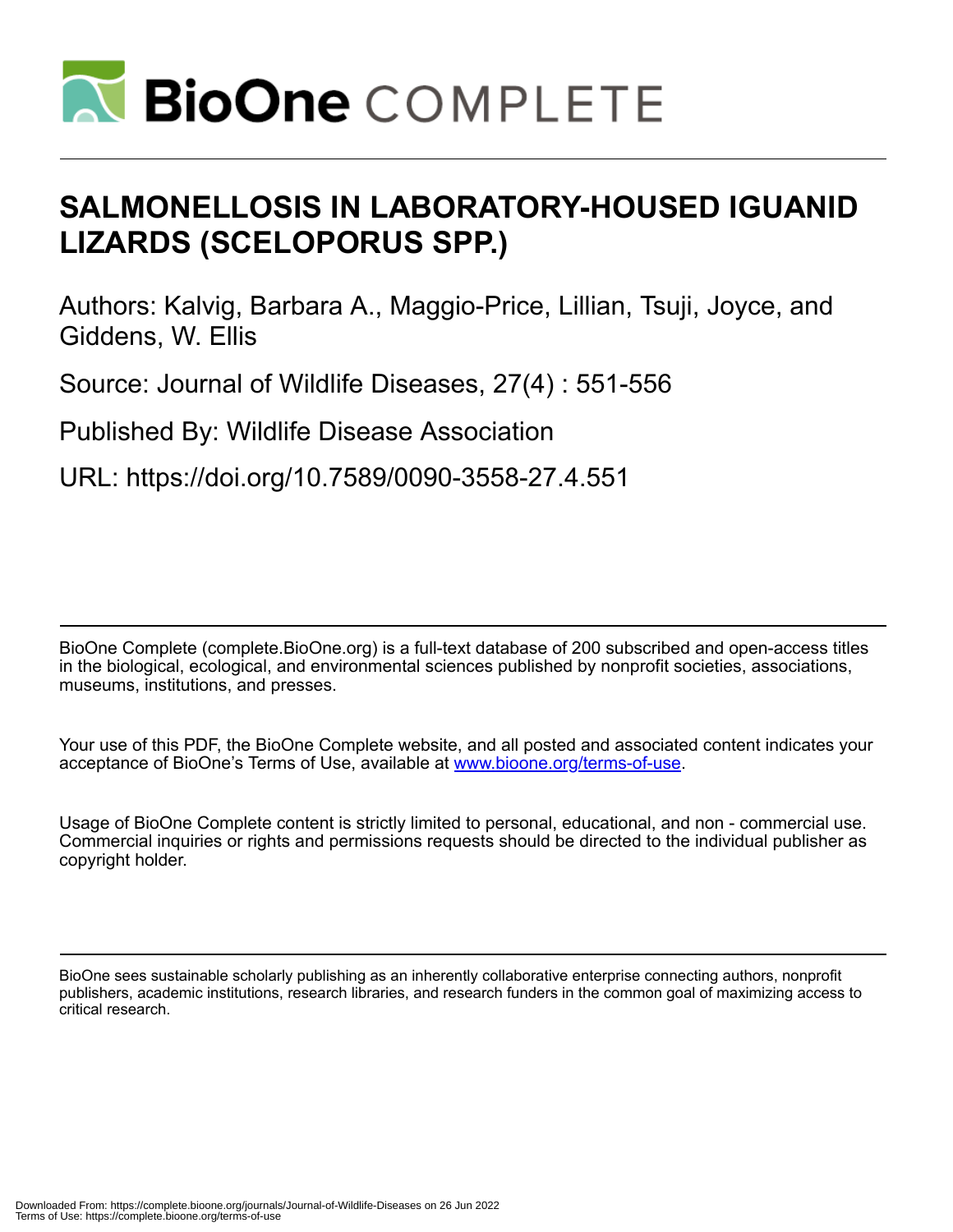## **SALMONELLOSIS IN LABORATORY-HOUSED IGUANID LIZARDS (SCELOPORUS SPP.)**

**Barbara A. Kalvig, Lillian Maggio-Price,' Joyce Tsuji,2 and W. Ellis Giddens1**

'Department of Comparative Medicine, School of Medicine, University of Washington, Seattle, Washington 98195, USA

<sup>2</sup> Department of Zoology, University of Washington, Seattle, Washington 98195, USA

ABSTRACT: Fifteen wild-caught iguanid lizards (14 *Sceloporus varlabilis* and oneS. *rnalachlticus)* were used in a 3 mo study on thermal acclimation. Over a 2 mo period, five of the lizards showed decreased activity, anorexia and enlarged joints, and were either found moribund or were euthanatized due to their poor condition. Specimens taken from lesions in four of the five lizards were cultured and were infected with *Salmonella* spp. *Salmonella* spp. was cultured from cloacal swabs in six of the 10 surviving lizards. Standard metabolic rates of those that were infected did not differ significantly from those that were not infected. We postulate that the lizards were inapparent carriers of *Salmonella* spp. at the time of capture and, as a result of stress, five developed active overwhelming systemic infections.

*Key words: Salmonella* spp., infection, pathology, standard metabolic rate, *Sceloporus* spp., lizards, inapparent carriers.

## **INTRODUCTION**

Salmonellosis has been reported in reptiles since the late 1930's (Mathewson, 1979). Numerous studies have been performed to detect *Salmonella* spp. infections in both wild and captive reptiles (Mathewson, 1979; Kourany et al., 1970; Kourany and Telford, 1982; Cambre et al., 1980; Hoff and White, 1977). In many tropical regions of the world, dense populations of lizards occur; many species have been incriminated as *Salmonella* spp. carriers (Janakiraman and Rajendran, 1974; Dhiraputra and Chavalittamrong, 1979; Kourany and Telford, 1981). There have been few reports of salmonellosis in laboratory-housed reptiles (Boam et al., 1970; Burdick et al., 1984). We isolated *Salmonella* spp. from laboratory-housed lizards in which a variety of clinical syndromes occurred.

## **MATERIALS AND METHODS**

### **Clinical histories**

The experimental group consisted of 14 *Sceloporus variabilis* captured from lowland Costa Rican dry forests (Guanacaste Province; 10°30'N, 85#{176}45'W), and one *S. malachiticus* caught in a Costa Rican highland region ( $10^{\circ}15'N$ ,  $84^{\circ}50'W$ ). All lizards appeared healthy at capture. Eleven of the lizards were housed individually in plastic shoebox-type cages within an environmental chamber, and the others were group-housed in aquaria. Cages were lined with foil and sand, and contained a piece of bark or rock. The diet consisted primarily of crickets and a supplement of approximately 5% termites. The crickets were housed in open-mouth jars, fed dog food, lettuce, and potatoes, and were dusted with dog vitamins (Vionate, Rich Health Inc., Irvine, California 92664, USA) prior to being fed to the lizards. Water was provided *ad libitum.* Feces were cleaned off the sand daily, and the water dishes were washed daily. Once each mo, the cages and water dishes were disinfected with a quaternary ammonium compound (T.B.Q., Calgon Vestal Corp., St. Louis, Missouri 63133, USA) and a hypochlorite solution (Georgia Pa cific Brand, Leonard Products, Seattle, Washington 98172, USA) rinse. Light was provided by a full-spectrum ultraviolet lamp. The lizards were a subset of those used in a thermal accli mation study (Tsuji, 1988). Those lizards un dergoing experimental manipulation were ex posed to various temperatures and photoperiod regimes, and their oxygen consumption was measured as an indicator of standard metabolic rate. All lizards were acclimated to the same conditions prior to measurements (see Tsuji, 1988 for methods). Several of the lizards developed clinical disease after entry into the facility as described below.

An 11 g male *S. variabills* (Case 1), housed separately at the University of Washington, had an enlarged right stifle. Swelling of the right stifle increased progressively, and the left hock region became similarly enlarged. The lizard was found moribund approximately 3 wk after capture and entry into the animal facility and was euthanatized.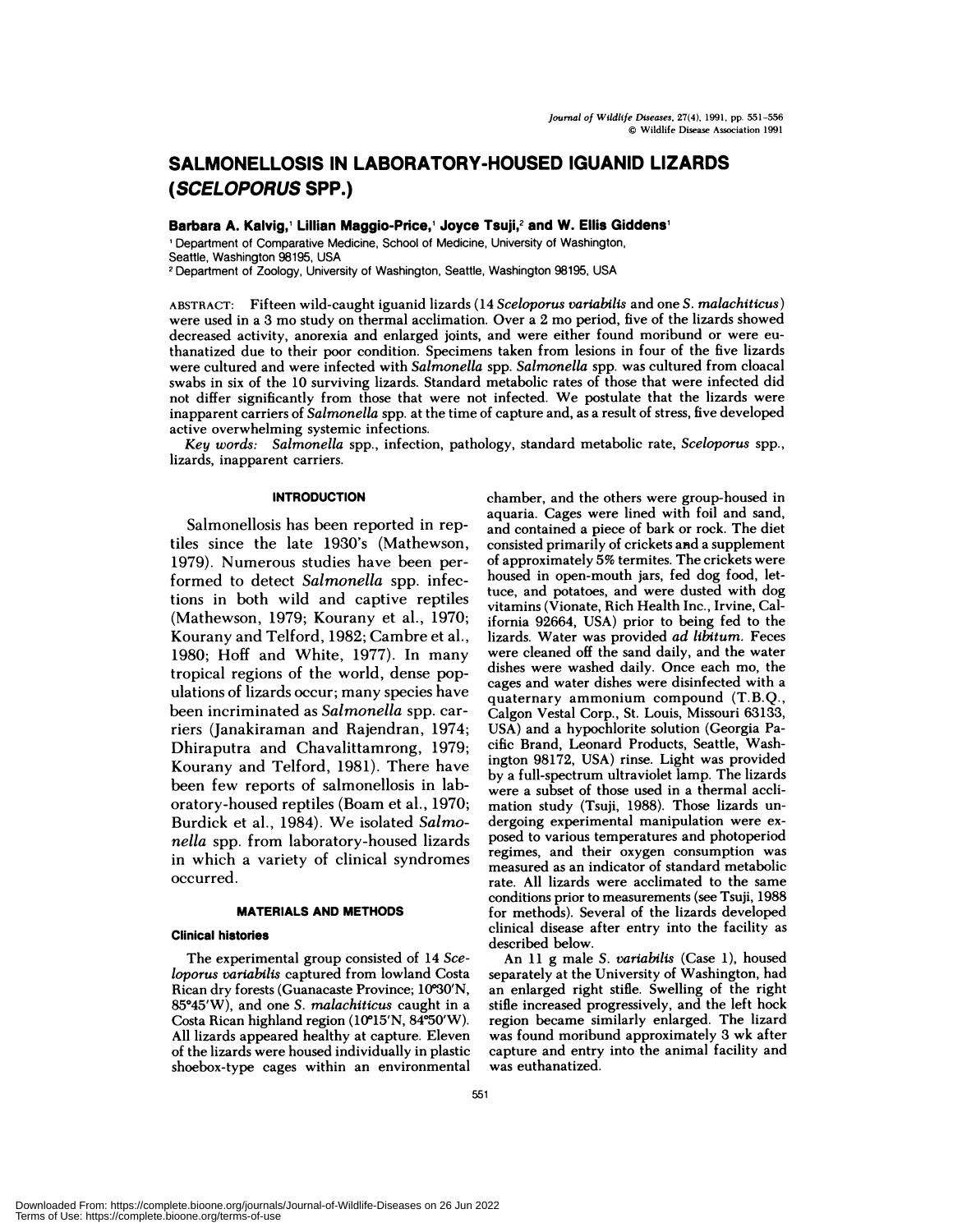#### 552 JOURNAL OF WILDLIFE DISEASES, VOL. 27, NO. 4, OCTOBER 1991

A 10 g male *S. varlabills* (Case 2) was noted to be less active than the other lizards upon arrival at the University of Washington. This lizard was housed alone and appeared healthy for 3 wk before swelling of the right hindlimb and hip joint appeared. The lizard was found moribund approximately 4 wk after entry into the animal facility and was euthanatized. No experimental manipulation had been performed.

A 12g female *S. malachiticus* (Case 3) had been at the University of Washington for 3 yr since its capture in Costa Rica. It had been housed in an aquarium with two *S.malachiticus* and one *S. varlabilia.* The four lizards were kept in a room separate from that in which the other specimens of *S. varlabills* were being studied, but for a 4 wk period had been fed crickets that had not been consumed by the study-group lizards.

A 10g male *S. variabilis* (Case 4) was thin upon entry to the animal facility and showed decreased appetite. It was housed with two *S. variabills* females, and the three cagemates were used in a sprint speed test over a range of tem peratures for 2 to 3 wk after capture. One wk later, this lizard had bilateral swelling of the coxofemoral joints; its overall condition deteri orated and it was euthanatized.

A 12g female *S. varlabilis* (Case 5) had been healthy when separated from the lizard in Case 4. Two wk later, it lost use and normal posture of its hind legs, using only its front legs to am bulate. One wk later, the left thigh and right hock joint were swollen, and the lizard was euthanatized.

## Cultures

Cultures were obtained from tissues from four of the five cases. Cloacal swabs were also taken from the 10 remaining *Sceloporus* lizards to detect inapparent *Salmonella* sp. carriers and repeated 1 mo later at the completion of the thermal acclimation study when the lizards were necropsied. Culture swabs were incubated for 18 hr in GN broth (PML Microbiologicals, Tualatin, Oregon 97062, USA), plated to Hektoen agar and streaked for isolation. Biochemical identification was made in our laboratory, and isolates were also sent to the University of Washington Microbiology Laboratory for confirmation of biochemical identification. Serotyping of the isolate obtained from Case 2 was performed by both the University of Washington Microbiology Laboratory and the Seattle-King County Public Health Laboratory (Seattle, Washington 98195, USA).

## **RESULTS**

## **Necropsy findings**

Table 1 summarizes the clinicopathologic findings. Three of the five lizards

 $(Cases 1, 4, and 5)$  had purulent arthritis or periarthritis involving one or both cox ofemoral joints. The inflammatory process also involved the subcutaneous tissue and adjacent skeletal muscle. There was a large periarticular abscess in Case 4 surrounded by granulation tissue and heterophils. Many bacterial colonies were present within the purulent exudate of the abscess and purulent osteomyelitis was also present. Bits of necrotic sequestered bone were noted in some parts of the abscess. Severe purulent myositis with heterophil and lymphocyte infiltration but without joint involvement was observed in one lizard (Case 2). Another lizard (Case 3) had severe purulent peritonitis with extension into the liver parenchyma and focal purulent ne phritis. A large, unidentified helminth in the center of this inflammatory exudate might have contributed to the severity of this lesion.

## **Cultures**

Bacterial isolates were identified biochemically as a *Salmonella* spp. in our laboratory. Biochemical analysis of an isolate (Case 2) was confirmed in another laboratory and is shown in Table 2. Serotyping performed by two laboratories used an antibody pool which included the "0" so matic antisera for groups A-E and F-I. In both instances, these were negative, indicating that the isolate was in a further serogroup beyond those commonly tested.

## **Survey of healthy lizards**

*Salmonella* spp. were isolated from six of the 10 remaining *Sceloporus* lizards. All 10 lizards had undergone experimental manipulation and remained clinically healthy through completion of the thermal acclimation study 3 mo after capture and entry into the animal facility when all were euthanatized and necropsied. In cultures taken at the time of necropsy, *Salmonella* spp. was isolated from the small intestine of two of the lizards which had positive cloacal cultures (Table 3). Three lizards in which *Salmonella* spp. was isolated from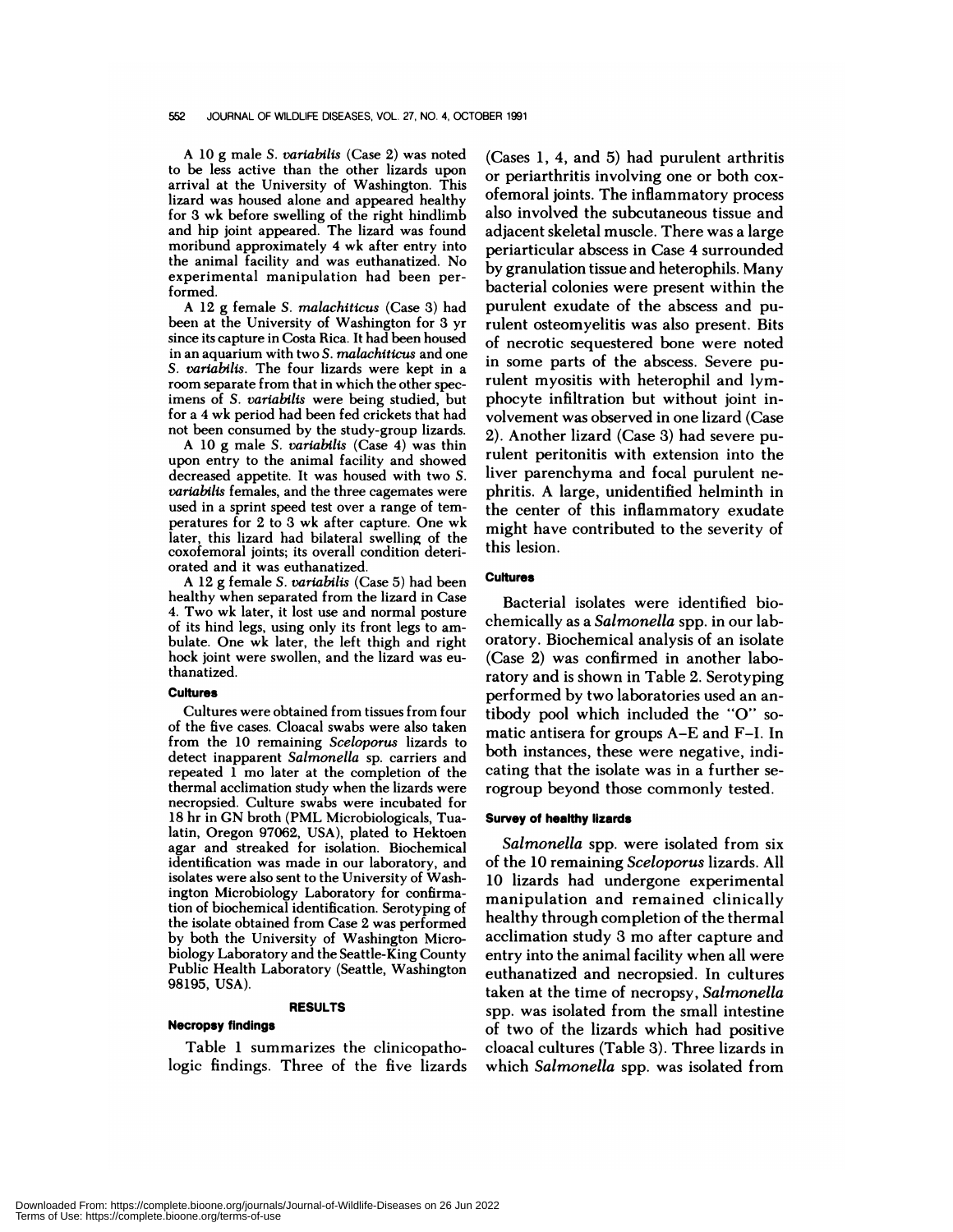| Case           | Duration<br>in lab<br>(wk) | Experi-<br>mental<br>manip-<br>ulation | Clinical signs                                           | Histopathologic findings                      | Site Salmonella spp.<br>recovered            |
|----------------|----------------------------|----------------------------------------|----------------------------------------------------------|-----------------------------------------------|----------------------------------------------|
|                | $\boldsymbol{2}$           | N <sub>o</sub>                         | Enlarged stifle and<br>hock                              | Purulent cellulitis and<br>arthritis          | $ND^b$                                       |
| $\mathbf{2}$   | $\overline{\mathbf{4}}$    | No                                     | Enlarged hindlimb<br>and coxofemoral<br>joint            | Purulent myositis, hep-<br>atitis, septicemia | Hindlimb musculature                         |
| 3 <sup>°</sup> | 156                        | No                                     | Moribund                                                 | Purulent nephritis and<br>peritonitis         | Renal abscess peritoneal<br>fluid            |
| 4              | 6                          | Yes                                    | Bilateral coxofemoral<br>enlargement                     | Purulent osteoarthritis:<br>osteomyelitis     | Coxofemoral joint                            |
| 5              | 8                          | Yes                                    | Posterior paresis, en-<br>larged thigh and<br>hock joint | Purulent periarthritis<br>and peritonitis     | Periarticular abscesses:<br>peritoneal fluid |

TABLE 1. Clinocopathologic findings in five *Sceloporus* lizards.

'Contact with crickets fed to lizards numbers 1 and 2. ND, not done.

cloacal swabs had hepatitis; two lizards had focal lymphocytic hepatitis and one other had marked multifocal necrotizing hepatitis.

## Standard metabolic **rates of lizards**

Standard metabolic rates of nine of the 10 clinically healthy lizards were mea sured as part of a larger study on thermal

TABLE 2. Biochemical analysis of isolate from *Sceloporus* sp. lizard (Case 2).

| Substrate               | Result                 |  |  |
|-------------------------|------------------------|--|--|
| Glucose                 | + with gas production  |  |  |
| Lactose                 |                        |  |  |
| Adonitol                |                        |  |  |
| Arabinose               | $\ddot{}$              |  |  |
| Inositol                |                        |  |  |
| Urease                  |                        |  |  |
| Citrate                 | $\ddot{}$              |  |  |
| Triple sugar iron       | Alkaline/acid with gas |  |  |
|                         | production             |  |  |
| H <sub>2</sub> S        | +                      |  |  |
| Lysine decarboxylase    | $\ddot{}$              |  |  |
| Ornithine decarboxylase | $\ddot{}$              |  |  |
| Motility                | $\,{}^+$               |  |  |
| Indole                  |                        |  |  |
| <b>ONPG</b>             | $\,{}^+$               |  |  |
| <b>Dulcitol</b>         |                        |  |  |
| Malonate                |                        |  |  |
| Methyl red              |                        |  |  |
| Salicin                 | $\ddot{}$              |  |  |

acclimation in lizards (Tsuji, 1988). Comparisons of standard metabolic ranges at a range of temperatures (3 to 35 C) showed no significant differences between the six lizards that tested positive for *Salmonella* spp. and the three that were negative (one-way ANOVA, *P* **<sup>=</sup>** 0.72, 0.18, 0.30, Table 4).

## **DISCUSSION**

*Salmonella* spp. is commonly isolated from lizards and other reptiles, and there appears to be a large number of healthy carriers. Burdick (1984) has suggested that *Salmonella* spp. is a normal inhabitant of the reptilian intestinal tract. In a survey of 46 lizards representing seven genera, Onderka and Finlayson (1985) noted that while 22 (48%) were positive for *Salmonella* spp. by intestinal culture, only five (11%) died of *Salmonella* spp. infection. Hence, *Salmonella* spp. may be considered an opportunist rather than a primary reptilian pathogen. Reptiles rarely display clinical signs of disease (Boam et al., 1970; Onderka and Finlayson, 1985) but act as inapparent carriers, shedding the organism in the feces intermittently throughout life (Cambre et al., 1980; Hoff and White, 1977). Boam et al.(1970), isolated *S. rnavi na* from subcutaneous abscesses in a spinytailed iguana *(Ctenosaura acanthura).*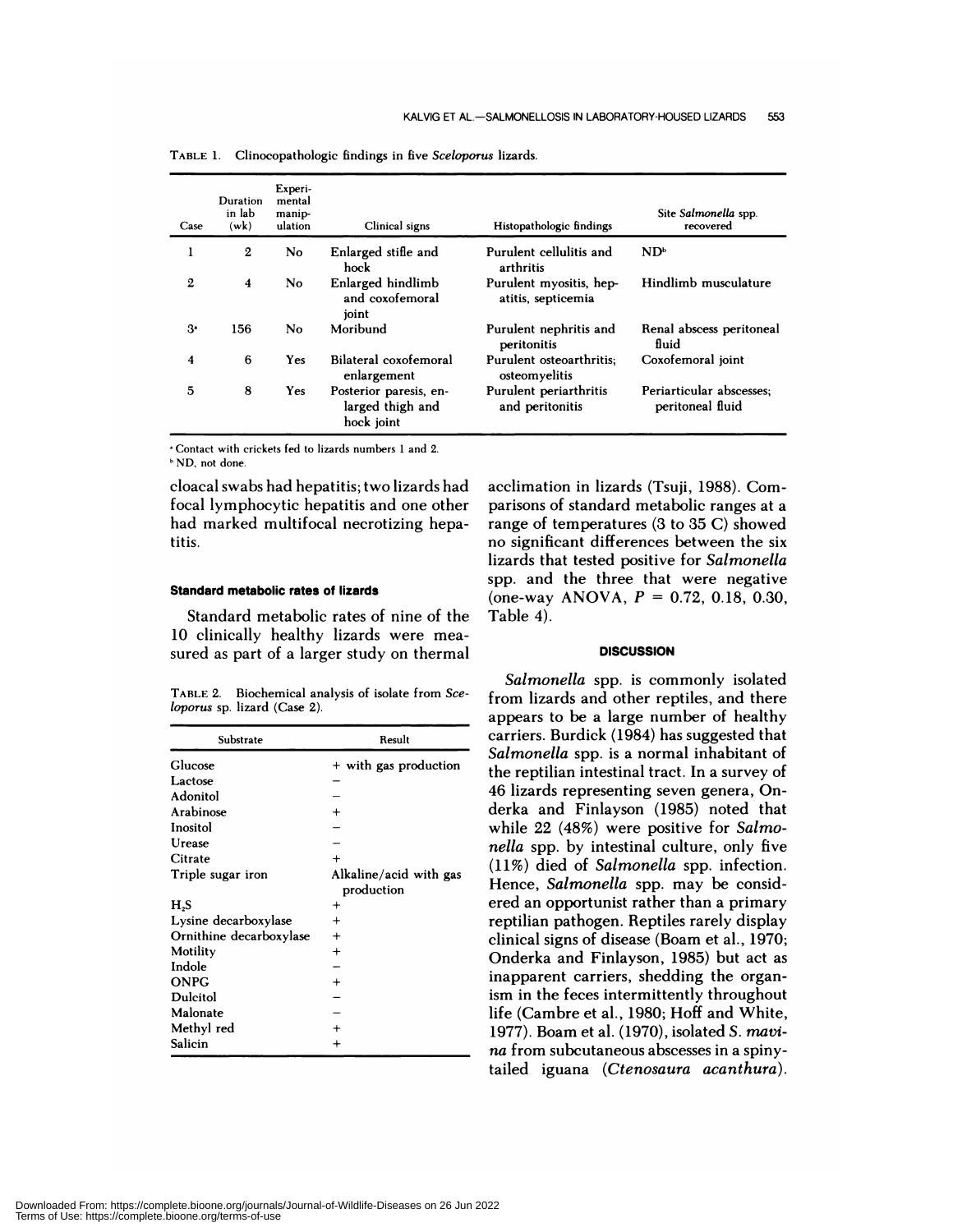#### 554 JOURNAL OF WILDLIFE DISEASES, VOL. 27, NO. 4, OCTOBER 1991

|                  |                                    | Recovery of<br>Salmonella spp.            |                                                                                                                   |
|------------------|------------------------------------|-------------------------------------------|-------------------------------------------------------------------------------------------------------------------|
| Number           | Cloaca<br>$(\text{pre}$<br>mortem) | Small<br>intestine<br>$(post-$<br>mortem) | Histopathologic findings                                                                                          |
| ı                | $^{+}$                             | $+$                                       | Sarcosporidiosis                                                                                                  |
| $\boldsymbol{2}$ | $+$                                | $+$                                       | Focal lymphocytic hepatitis                                                                                       |
| 3                | $+$                                |                                           | Nonsuppurative periarthritis                                                                                      |
|                  |                                    |                                           | Focal lymphocytic hepatitis                                                                                       |
| 4                | $\ddot{}$                          |                                           | Marked multifocal necrotizing hepatitis                                                                           |
| 5                | $+$                                |                                           | None                                                                                                              |
| 6                | $\ddot{}$                          |                                           | None                                                                                                              |
| 7                |                                    |                                           | Granulomatous colitis with dystrophic mineralization, granulomatous<br>myocarditis with dystrophic mineralization |
| 8                |                                    |                                           | Gastric nematodiasis                                                                                              |
| 9                |                                    |                                           | None                                                                                                              |
| 10               |                                    |                                           | None                                                                                                              |

TABLE 3. Cultural and histopathologic findings in 10 clinically normal *Sceloporus varlabills* lizards.

Moderate numbers of long filamentous bacteria present within inflammatory foci.

Onderka and Finlayson (1985) summarized five clinical cases in five species, mostly iguanids; a variety of diseases were described which included interstitial ne phritis, oophoritis, myocarditis, and aortic valvular endocarditis, and five different serotypes of *Salmonella* spp. were isolated. In a study of laboratory-housed lizards *(Sceloporus occidentalis, Diposaurus dorsalis),* 37% were positive on one or more isolations for *Salmonella* spp. *Salmonella* spp. was consistently isolated from the colon but not from the small intestine (Burdick, 1984). Although not directly com parable, this is consistent with our findings since cloacal cultures (taken 1 mo premortem) were positive in three of four lizards having histologic evidence of bacterial disease, while only one of the four lizards had positive intestinal cultures at necropsy (Table 3).

These *Sceloporus* spp. lizards were probably natural carriers of *Salmonella* spp. when they arrived at the University of Washington from Costa Rica. Most of the lizards were housed alone, and sanitation measures appeared quite adequate. Since none of the lizards displayed evidence of lacerations or abrasions, and ex amination of the cages did not reveal any sharp objects, transmission of infection from one or two sick animals via ingestion or skin trauma after arrival was considered unlikely. Insects have been incriminated as carriers of *Salmonella* spp. to lizards (Dhiraputra and Chavalittamrong, 1979). While the insects used as feed were not cultured directly, illness in the *S. malachit-*

TABLE 4. Mean (SD) of standard metabolic rates (ml O<sub>2</sub>/h)<sup>\*</sup> of carriers and non-carriers of *Salmonella* spp. measured at three temperatures.

|                      | Measurement Temperature (C) |                      |                      |  |  |
|----------------------|-----------------------------|----------------------|----------------------|--|--|
| Carrier status       | 10                          | 16                   | 35                   |  |  |
|                      | 0.16(0.01)                  | 0.31(0.04)           | 1.83(0.21)           |  |  |
|                      | 0.16(0.01)                  | 0.28(0.03)           | 1.66(0.30)           |  |  |
| <b>ANOVA</b> results | $F = 0.14, P = 0.72$        | $F = 2.28, P = 0.18$ | $F = 1.27, P = 0.30$ |  |  |

Standard metabolic rates are corrected to an average body mass of 12.3 g using the relationship, Log(SMR) = 0.602 Log (body mass). Statistics were performed on log transformed values.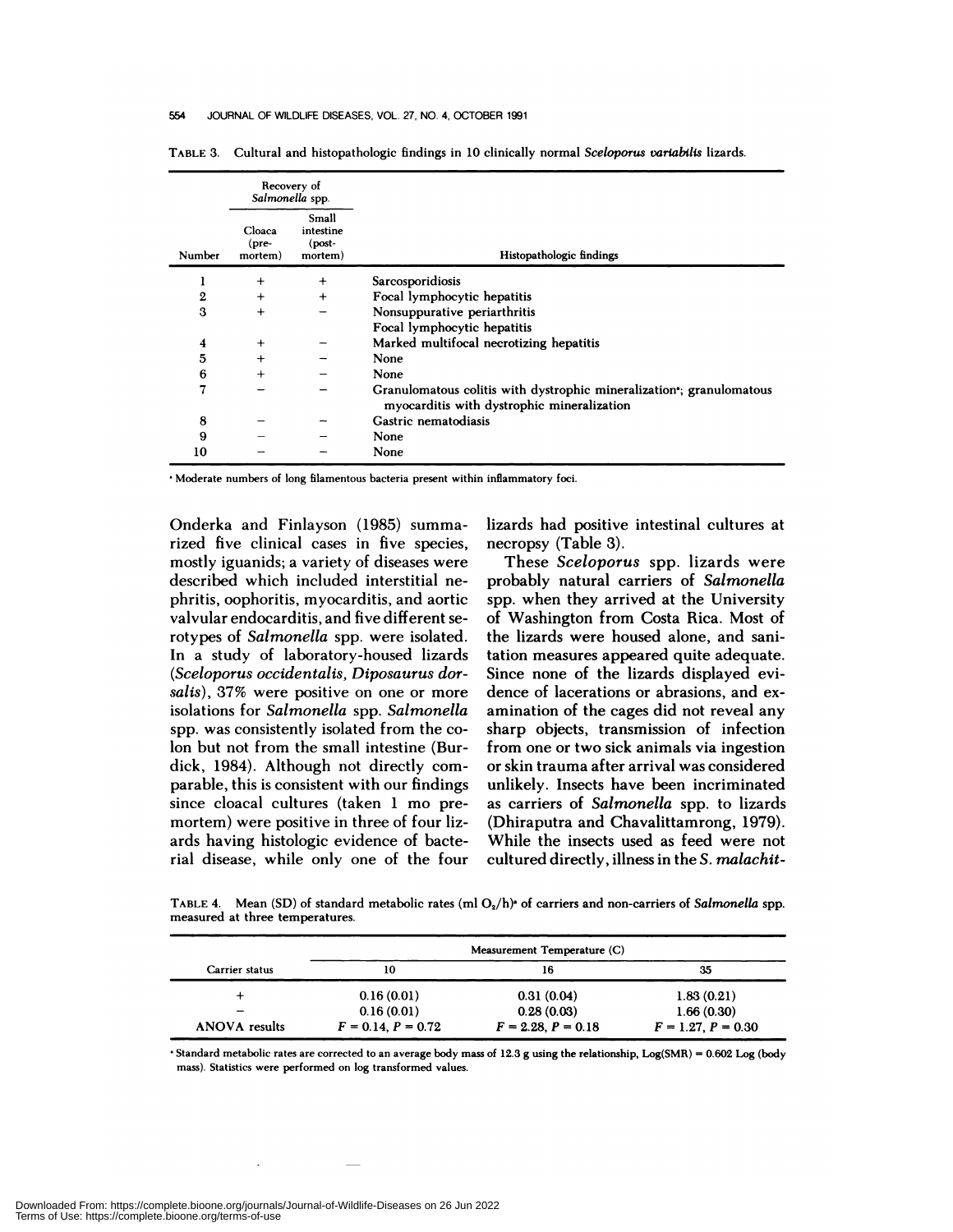*icus* which had been healthy since its entry in 1982 (Case 3) might have been attributable to consumption of crickets previously exposed to affected lizards. How ever, the cagemates of this lizard remained healthy.

The five lizards in this report probably developed clinical salmonellosis secondary to stress-induced activation of inapparent infection with subsequent development of septicemia. It is likely that Case 1 arrived with joint disease due to *Salmonella* spp. infections with exacerbation and spread of infection upon confinement. We feel certain that the organism producing disease in these lizards was a *Salmonella* spp. even though it was not typeable. The biochemical analysis of isolates suggested that the organism might fit into Subspecies 4 of *Salmonella enterica* (Ewing, 1986). Neither malonate, ducitol, nor inositol is utilized in this group, whereas salicin may be utilized. Many of the Subspecies 4 are in further serogroups (beyond A-I). Considering that this isolate was obtained from a wild lizard caught in Costa Rica, it would not be unusual to find a non-typeable isolate analyzed in a laboratory testing for serotypes most commonly associated with human disease.

This study is also one of the first to ex amine the effects of *Salmonella* spp. on a physiological measure of whole-animal functioning. Standard metabolic rates of carriers and non-carries of *Salmonella* spp. were not significantly different for the limited number of individuals tested. The metabolic rates of these nine lizards also did not differ significantly from previous measurements of *S. variabilis* lizards *(n* **<sup>=</sup>** 12) that were clinically healthy (data not shown). These results suggest that lizards that are carriers of *Salmonella* spp. may be physiologically unaffected unless their immunocompetence is compromised. Another previous group of these lizards were subjected to the same experimental con ditions, but none showed the ill effects noted in this report. These lizards were from a different location in Guanacaste Province, Costa Rica. Therefore, populations of *S. variabilis* may differ in their resistance or exposure to *Salmonella* spp.

Lizards and other ectothermic animals thermoregulate behaviorally in accor dance with an environmental temperature range. This would be difficult to simulate in a laboratory environment where temperature is usually maintained at more constant ranges. Consequently, even laboratory conditions intended to mimic natural conditions may not, thus placing lizards under substantial stress. Capture, transport, artificial diet, laboratory con ditions, experimental manipulation, and parasitism may all be sources of stress. Any one or combination of these factors may have immunocompromised the lizards and resulted in expression of clinical disease. The occurrence of subclinical or overt dis ease should be considered in those experimental studies using wild-caught reptiles housed in captivity; necropsy evaluation of animals used in such studies is advised.

## **ACKNOWLEDGMENTS**

This research was supported in part by the AALAS Awards and Education Fund, NIH Grant RR01203, and NSF Dissertation Improve ment Grant BSR 8413851.

#### **LITERATURE CITED**

- **BOAM,** G. W., V. L. SANGER, D. F. **COWAN, AND** D. P. VAUGHAN. 1970. Subcutaneous abscesses in iguanid lizards. Journal of the American Veterinary Medical Association 157: 617-618.
- BURDICK, J. R., L. K. LYNGBY, AND R. S. TARR. 1984. Isolation of *Salmonella* from laboratory-housed iguanid lizards. Journal of Herpetology 18: 88- 91.
- CAMBRE, R. C., D. E. GREEN, E. E. SMITH, R. J. **MONTALI, AND** M. BUSH. 1980. Salmonellosis and arizonosis in the reptile collection at the National Zoological Park. Journal of the American Veterinary Medical Association 177: 800-803.
- DHIRAPUTRA, C., AND B. CHAVALITTAMRONG. 1979. A note on *Salmonella* infections in geckos *(Gecco fascicula)* in Bangkok. Southeast Asian Journal of Tropical Medicine and Public Health 10: 153- 154.
- pp. EWING, W. H. 1986. Identification of Enterobacteriaceae. Elsevier, New York, New York, 318
- HOFF, G. L., **AND** F. H. WHITE. 1977. *Salmonella*